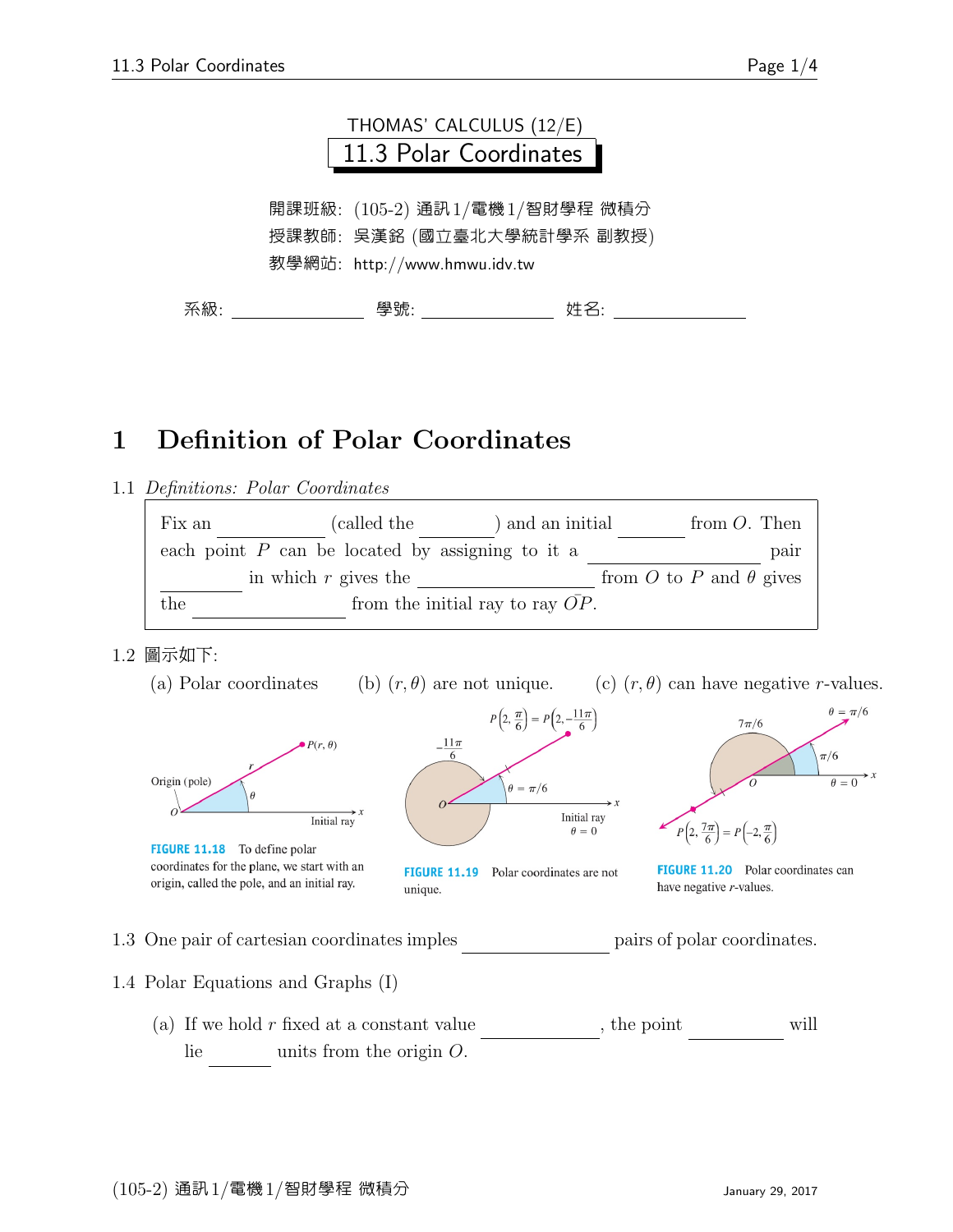- (b) As  $\theta$  varies over any interval of length  $\qquad \qquad P$  then traces a circle of centered at O.
- (c) If we hold  $\theta$  fixed at a constant value and let r vary between , the point  $P(r, \theta)$  traces the line through O that makes an angle of measure  $\theta_0$  with the initial ray.

1.5 Polar Equations and Graphs (II)

- (a) Equation:  $r = a$ , Graph:
- (b) Equation:  $\theta = \theta_0$ , Graph:
- (c)  $r = 1$  and  $r = -1$  are equations for the contract of radius 1 centered at O .

Ex. 1 . . . . . . . . . . . . . . . . . . . . . . . . . . . . . . . . . . . . . . . . . . . . . . . . . . . . (example1, p627)

Find all the polar coordinates of the point  $P(2, \pi/6)$ 

sol:

3

Ex. 2 . . . . . . . . . . . . . . . . . . . . . . . . . . . . . . . . . . . . . . . . . . . . . . . . . . . . (example3, p628)

Graph the sets of points whose polar coordinates satisfy the following conditions.

(a)  $1 \leq r \leq 2$  and  $0 \leq \theta \leq \frac{\pi}{2}$ 2 (b)  $-3 \le r \le 2$  and  $\theta = \frac{\pi}{4}$ 4 (d)  $\frac{2\pi}{2}$  $\leq \theta \leq \frac{5\pi}{c}$ 

6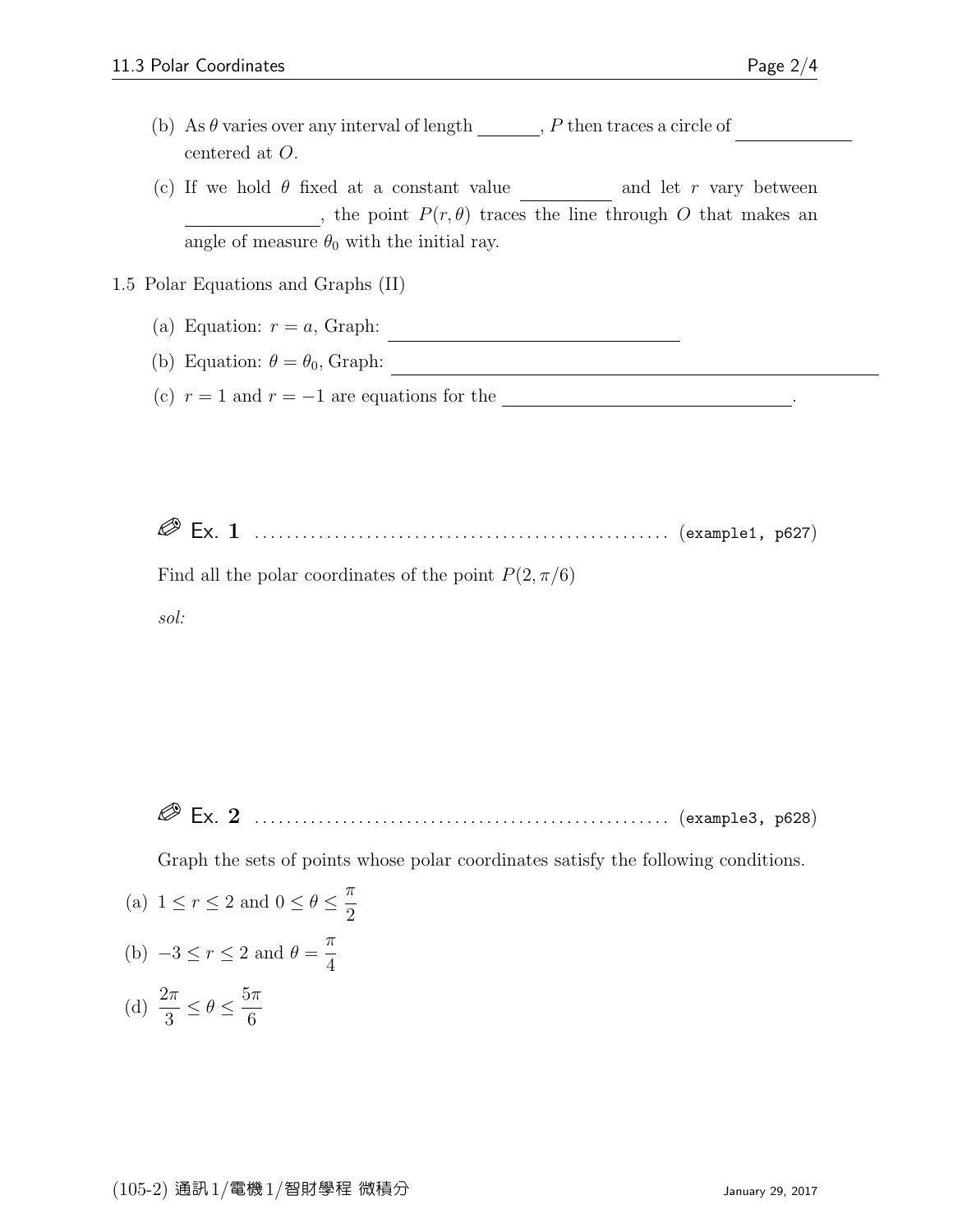## 2 Relating Polar and Cartesian Coordinates

2.1 Equations Relating Polar and Cartesian Coordinates

 $x = r \cos \theta$ ,  $y = r \sin \theta$ ,  $x^2 + y^2 = r^2$ 





 Ex. 3 . . . . . . . . . . . . . . . . . . . . . . . . . . . . . . . . . . . . . . . . . . . . . . . . . . . . (example5, p629) Find a polar equation for the circle  $x^2 + (y - 3)^2 = 9$ . sol:

Ex. 4 . . . . . . . . . . . . . . . . . . . . . . . . . . . . . . . . . . . . . . . . . . . . . . . . . . . . (example6, p629)

Replace the following polar equations by equivalent Cartesian equations, and identify their graphs.

- (a)  $r \cos \theta = -4$
- (b)  $r^2 = 4r \cos \theta$ 4
- $(c)$   $r =$  $2\cos\theta - \sin\theta$ sol: